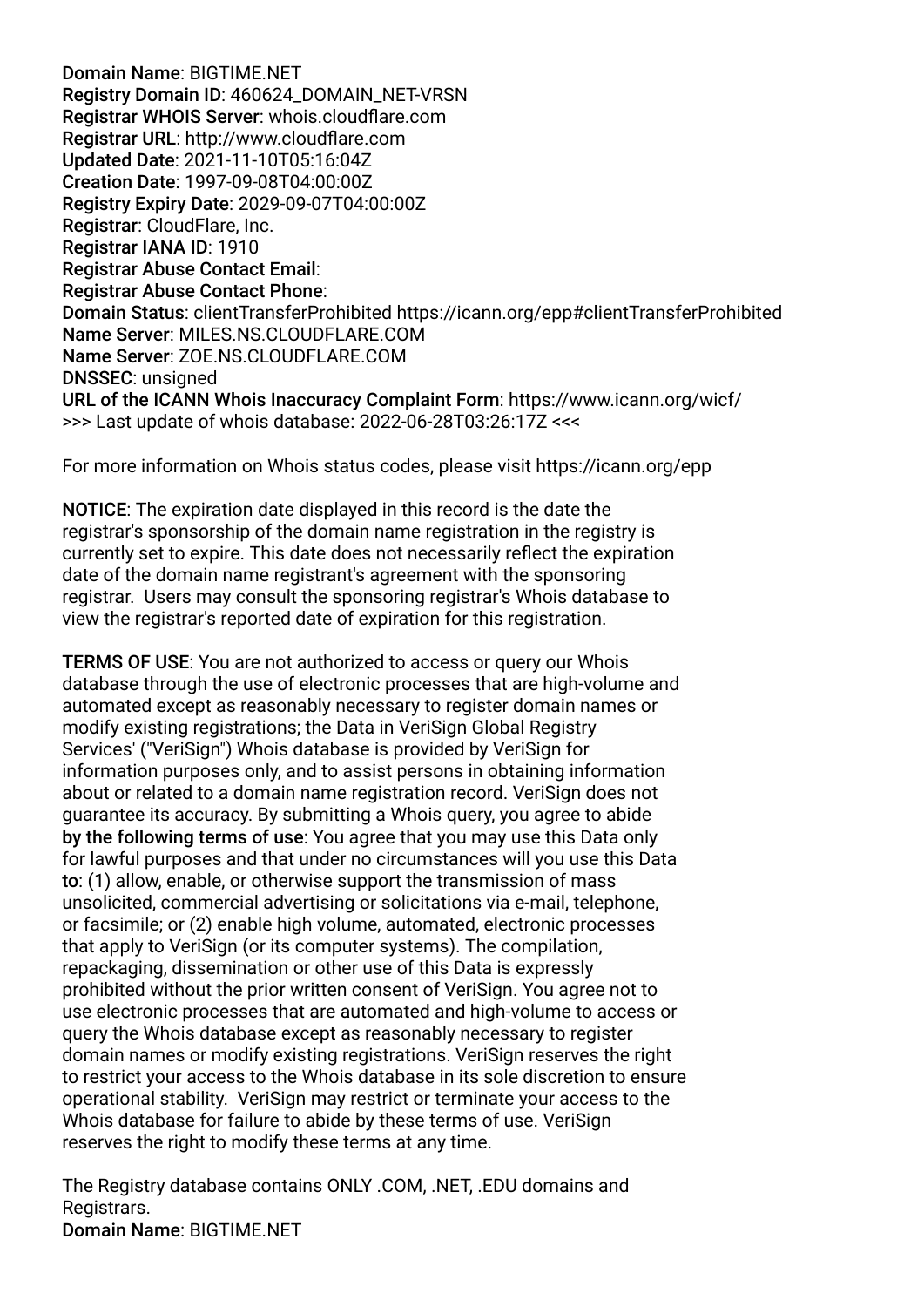Registry Domain ID: 460624\_DOMAIN\_NET-VRSN Registrar WHOIS Server: whois.cloudfare.com Registrar URL: https://www.cloudfare.com Updated Date: 2021-11-10T09:40:38Z Creation Date: 1997-09-08T04:00:00Z Registrar Registration Expiration Date: 2029-09-07T04:00:00Z Registrar: Cloudfare, Inc. Registrar IANA ID: 1910 Domain Status: clienttransferprohibited https://icann.org/epp#clienttransferprohibited Registry Registrant ID: Registrant Name: DATA REDACTED Registrant Organization: DATA REDACTED Registrant Street: DATA REDACTED Registrant City: DATA REDACTED Registrant State/Province: IL Registrant Postal Code: DATA REDACTED Registrant Country: US Registrant Phone: DATA REDACTED Registrant Phone Ext: DATA REDACTED Registrant Fax: DATA REDACTED Registrant Fax Ext: DATA REDACTED Registrant Email: https://domaincontact.cloudfareregistrar.com/bigtime.net Registry Admin ID: Admin Name: DATA REDACTED Admin Organization: DATA REDACTED Admin Street: DATA REDACTED Admin City: DATA REDACTED Admin State/Province: DATA REDACTED Admin Postal Code: DATA REDACTED Admin Country: DATA REDACTED Admin Phone: DATA REDACTED Admin Phone Ext: DATA REDACTED Admin Fax: DATA REDACTED Admin Fax Ext: DATA REDACTED Admin Email: https://domaincontact.cloudfareregistrar.com/bigtime.net Registry Tech ID: Tech Name: DATA REDACTED Tech Organization: DATA REDACTED Tech Street: DATA REDACTED Tech City: DATA REDACTED Tech State/Province: DATA REDACTED Tech Postal Code: DATA REDACTED Tech Country: DATA REDACTED Tech Phone: DATA REDACTED Tech Phone Ext: DATA REDACTED Tech Fax: DATA REDACTED Tech Fax Ext: DATA REDACTED Tech Email: https://domaincontact.cloudfareregistrar.com/bigtime.net Registry Billing ID: Billing Name: DATA REDACTED Billing Organization: DATA REDACTED Billing Street: DATA REDACTED Billing City: DATA REDACTED Billing State/Province: DATA REDACTED